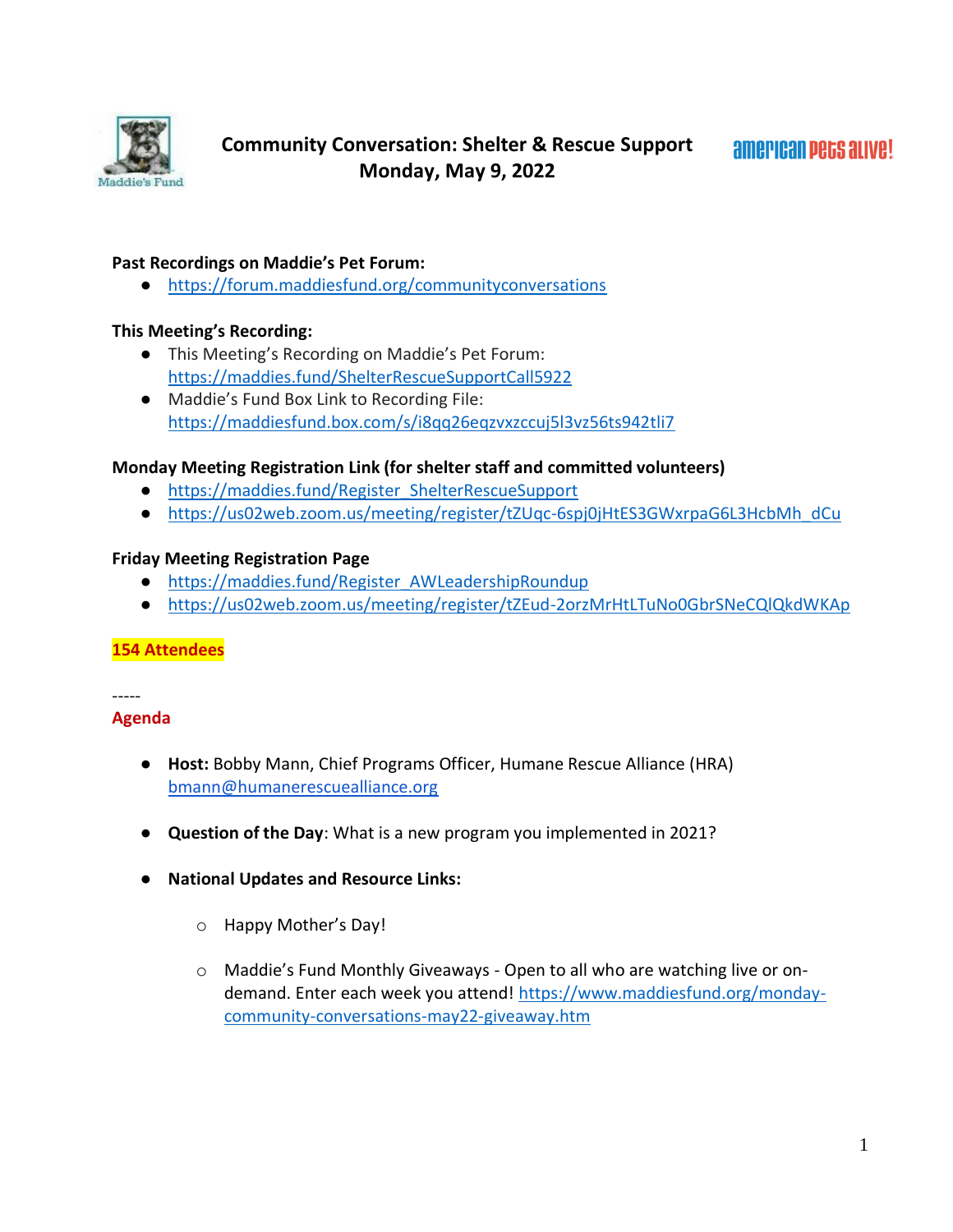

### 2 Winners of \$2,500 Each!

· Tanya Dominguez, Ramona Humane Society (San Jacinto, CA)

· Kriss Harrigian, Fetchin' Retrievers Rescue (Los Angeles, CA)

- o Webcast: Tuesday, May 10, 2022 The Right Care Drs. Chumkee Aziz, Denae Wagner and Karen Green - how to provide humane housing and match community need to community capacity and shelter services to ensure all animals receive the care that is right for them. Register[: https://maddiesfund](https://maddiesfund-org.zoom.us/webinar/register/WN_9UHVkuKcQbumXhwr-Y9puw)[org.zoom.us/webinar/register/WN\\_9UHVkuKcQbumXhwr-Y9puw](https://maddiesfund-org.zoom.us/webinar/register/WN_9UHVkuKcQbumXhwr-Y9puw)
- o Findhelp.com Social Care Summit: [https://go.findhelp.com/connect,](https://go.findhelp.com/connect) 5/10 and 5/11
- o CARE's Black History Month Series is Dedicated to Raising Funds for African American Veterinarian Students:<https://careawo.org/american-black-history/>
- o Join a HASS Job Alike with your peers: [https://hass-net.americanpetsalive.org/job](https://hass-net.americanpetsalive.org/job-alikes)[alikes](https://hass-net.americanpetsalive.org/job-alikes)
- o CARE is celebrating Asian American, Native Hawaiian and Pacific Islander (AANHPI) Heritage month of May, by hosting:
	- Asian Stereotypes in the Media Monday, May 9th 7pm EST. Speakers: Ranier Maningding and Professor Alina M. Luna. Registration Link: [https://us02web.zoom.us/meeting/register/tZEvfuqhpj0uGtduSGYwyULA5Tj](https://us02web.zoom.us/meeting/register/tZEvfuqhpj0uGtduSGYwyULA5TjM8ob4MesT) [M8ob4MesT](https://us02web.zoom.us/meeting/register/tZEvfuqhpj0uGtduSGYwyULA5TjM8ob4MesT)
	- AAPI Women Making a Difference Monday, May 16th 7pm EST. Speakers: Marilou Chanrasmi, Christine Kim and Trina Tran. Registration Link: [https://us02web.zoom.us/meeting/register/tZYpdOurqjkuEt21MoxS0I\\_qkL6t](https://us02web.zoom.us/meeting/register/tZYpdOurqjkuEt21MoxS0I_qkL6tBDeb7OiU) [BDeb7OiU](https://us02web.zoom.us/meeting/register/tZYpdOurqjkuEt21MoxS0I_qkL6tBDeb7OiU)
	- **E** Transracial Human and Animal Adoption Monday, May 23rd 7pm EST. Speakers: Alice Stephens, Susan Ito and Guest Adoptees. Registration Link: [https://us02web.zoom.us/meeting/register/tZIqcO](https://us02web.zoom.us/meeting/register/tZIqcO-hqj4rHdYSaY3GyD11qADnbF0oOWmi)[hqj4rHdYSaY3GyD11qADnbF0oOWmi](https://us02web.zoom.us/meeting/register/tZIqcO-hqj4rHdYSaY3GyD11qADnbF0oOWmi)

-----

**Topic:** Debunking Dog Fighting Myths

Dog fighting is an underground blood-sport that has made its way into mainstream news. Most people in animal welfare have either worked with survivors of dog fighting or heard myths about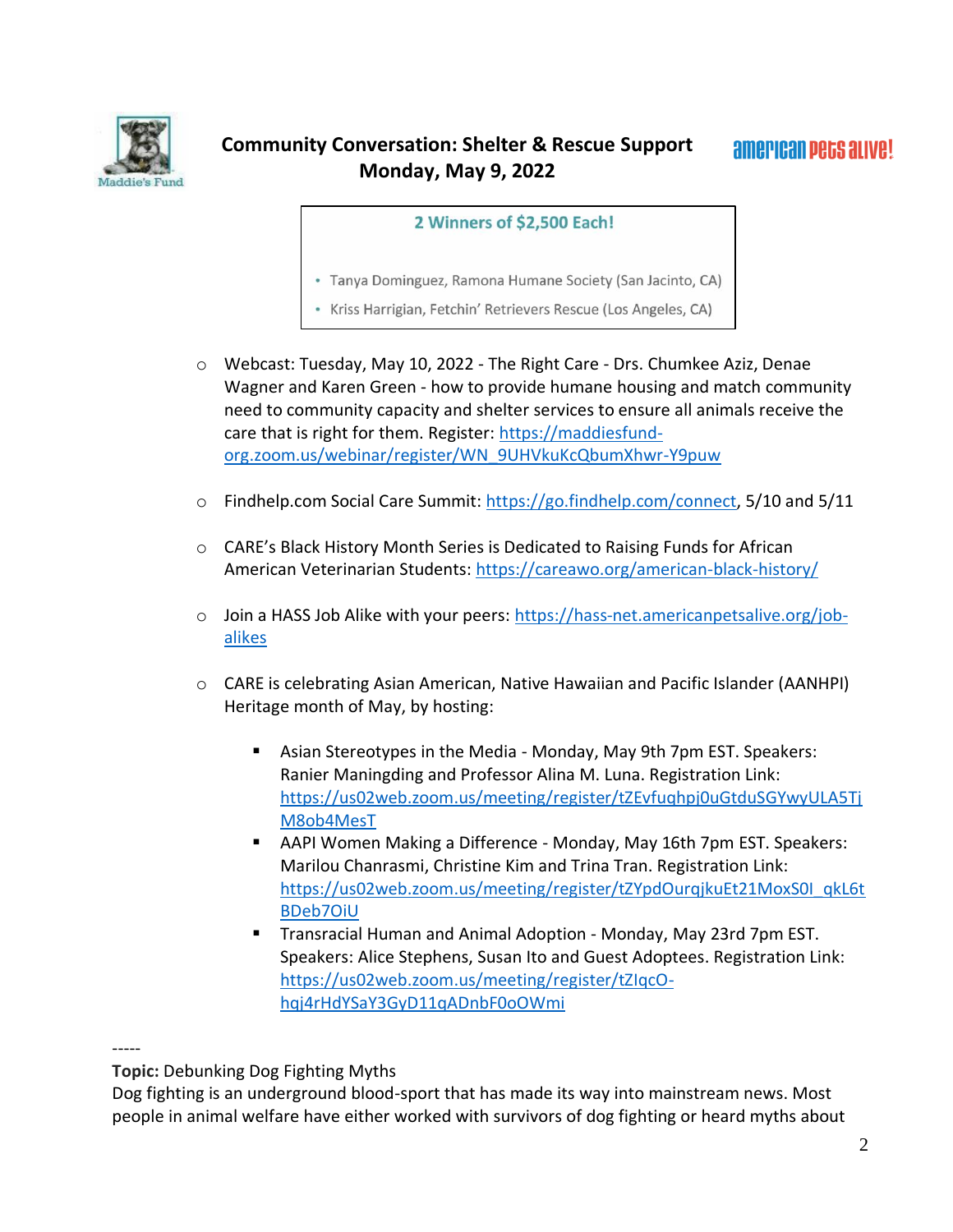

them. Dr. Carley Faughn and Morgan Rivera will share their experiences with survivors and aim to debunk some of the many myths that surround these dogs. They will share their experiences using pictures, videos, and firsthand testimonials. There is a need for more data and research to prove what they know to be true: These are simply dogs that come from a tough background but deserve to be treated the same way as any other dog that finds themselves in the care of animal welfare professionals. Mainly, each dog should be treated as individuals to understand who they are and what their likes and dislikes are so that animal welfare professionals can find safe placement for them within a community.

Carley Faughn, PhD, Senior Strategist of Research for Lifesaving Programs, Best Friends Animal Society & Morgan Rivera, Coordinator, Placement and Transport, Humane Society of the United States



Extended presentation link (post 8): [https://forum.maddiesfund.org/communities/community](https://forum.maddiesfund.org/communities/community-home/digestviewer/viewthread?GroupId=205&MessageKey=94756273-6a65-4cae-9803-ff395cc55beb&CommunityKey=afce7f7a-fd5a-431e-9f2a-aaedc46a03d6&tab=digestviewer&ReturnUrl=/communities/community-home/digestviewer%3FCommunityKey%3Dafce7f7a-fd5a-431e-9f2a-aaedc46a03d6&utm_campaign=jobalike)[home/digestviewer/viewthread?GroupId=205&MessageKey=94756273-6a65-4cae-9803](https://forum.maddiesfund.org/communities/community-home/digestviewer/viewthread?GroupId=205&MessageKey=94756273-6a65-4cae-9803-ff395cc55beb&CommunityKey=afce7f7a-fd5a-431e-9f2a-aaedc46a03d6&tab=digestviewer&ReturnUrl=/communities/community-home/digestviewer%3FCommunityKey%3Dafce7f7a-fd5a-431e-9f2a-aaedc46a03d6&utm_campaign=jobalike) [ff395cc55beb&CommunityKey=afce7f7a-fd5a-431e-9f2a](https://forum.maddiesfund.org/communities/community-home/digestviewer/viewthread?GroupId=205&MessageKey=94756273-6a65-4cae-9803-ff395cc55beb&CommunityKey=afce7f7a-fd5a-431e-9f2a-aaedc46a03d6&tab=digestviewer&ReturnUrl=/communities/community-home/digestviewer%3FCommunityKey%3Dafce7f7a-fd5a-431e-9f2a-aaedc46a03d6&utm_campaign=jobalike)[aaedc46a03d6&tab=digestviewer&ReturnUrl=/communities/community-home/digestvie](https://forum.maddiesfund.org/communities/community-home/digestviewer/viewthread?GroupId=205&MessageKey=94756273-6a65-4cae-9803-ff395cc55beb&CommunityKey=afce7f7a-fd5a-431e-9f2a-aaedc46a03d6&tab=digestviewer&ReturnUrl=/communities/community-home/digestviewer%3FCommunityKey%3Dafce7f7a-fd5a-431e-9f2a-aaedc46a03d6&utm_campaign=jobalike)

-----

#### **CHAT**

10:58:30 From Amber Freiwald, Maddie's to Everyone:

Question of the day: What is a new program you implemented in 2021?

- 10:58:32 From Dr. Carley Faughn to Everyone:
	- Virtual adoptions

11:00:14 From Amber Freiwald, Maddie's to Everyone:

Host: Bobby Mann, Chief Programs Officer, Humane Rescue Alliance (HRA)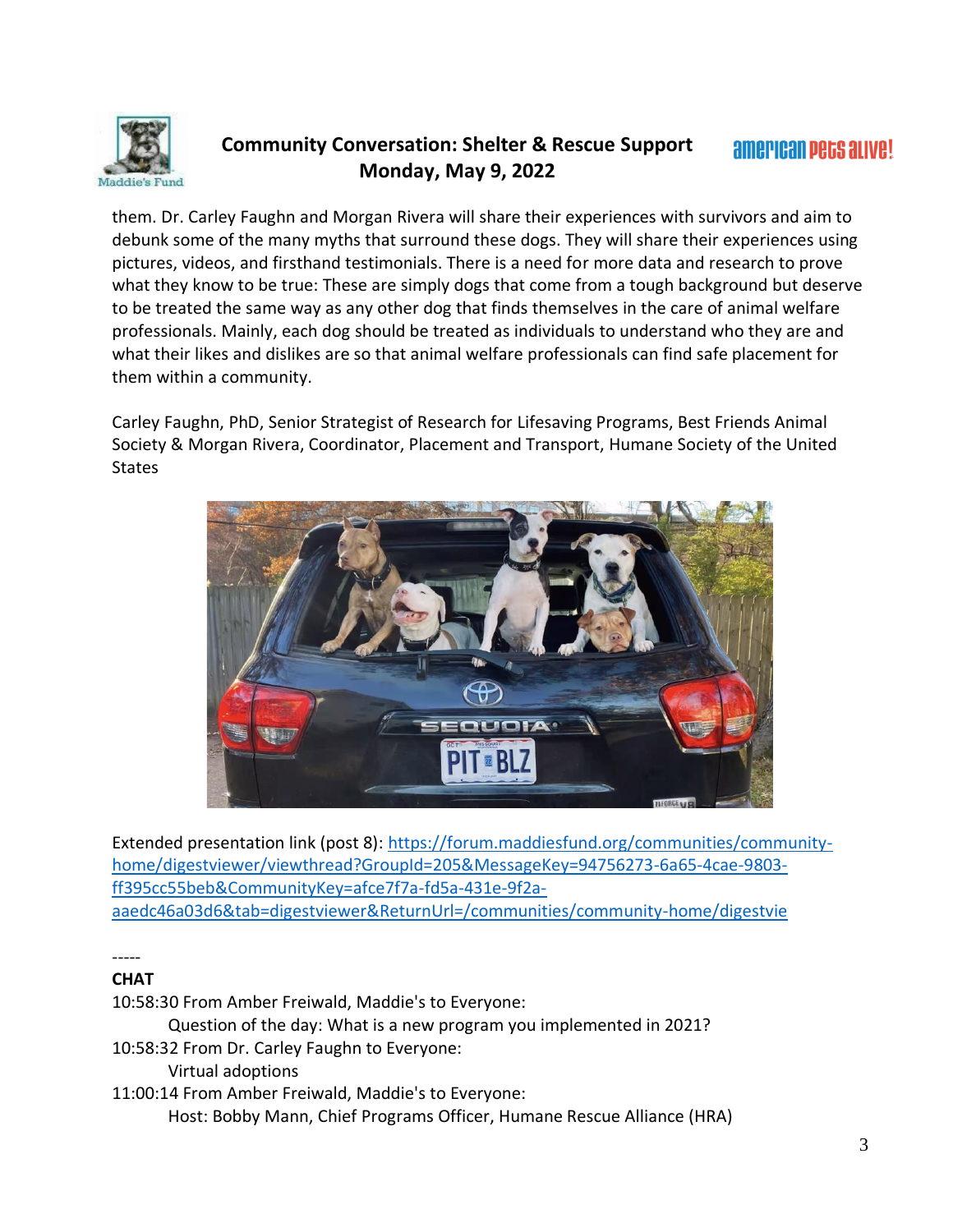

bmann@humanerescuealliance.org

11:00:49 From Alexander Hedgecock to Everyone:

All my programs have been implemented in 2022 lol

11:00:58 From Frances Alford @ Big Bend TNR to Everyone:

Barn Cats, we set up and placed about 50 cats in great locations.

11:01:17 From Albert Yau to Everyone:

We need to do a Barn cats program

11:01:37 From Christine Colvin to Everyone:

National Foster Care Support remote volunteer program, now renamed NOVA (National Operations Volunteers and Ambassadors) to represent all they do in the org.

11:01:45 From Kim White to Everyone:

A community food pantry! We also donate to several already established food pantries/churches

11:02:02 From Amber Freiwald, Maddie's to Everyone:

if you just joined: Question of the day: What is a new program you implemented in 2021? 11:02:17 From Julie Cohen to Everyone:

Officially started the process of saving dogs from the shelters and opened our Rescue Ranch/Sanctuary.

11:02:22 From Amber Freiwald, Maddie's to Everyone:

fort walton!!!

11:02:41 From Jess Roper (she/her) to Everyone:

New program: Grant Parish, LA Satellite Dog Foster Program <3

11:03:01 From Steve Marrero to Everyone:

Pet pantry, partnering with PETCO to administer free vaccines. Waiving impound boarding fees if the person microchips their animal.

11:03:16 From Glenn Camelio to Everyone:

I am the new Executive Director for the Humane Society of St Lucie County. Previously I worked in the Retail Hospitality work but volunteered locally through the Treasure Coast of Florida. 11:03:34 From Steve Marrero to Everyone:

and partnering with Best friends who have helped modifying ordinances.

11:03:35 From Theresa Manzara to Everyone:

Started offering a doggy day trip or overnight stay at Vegas Shepherd Rescue.

11:03:51 From Amber Freiwald, Maddie's to Everyone:

Welcome to the new folks on the call today!

11:03:53 From Marlo Clingman to Everyone:

Pet Food Pantry - 7300+ lbs dog food and 2400+ lbs of cat food distributed since April 2021 11:04:01 From Amber Freiwald, Maddie's to Everyone:

if you just joined: Question of the day: What is a new program you implemented in 2021? 11:05:12 From Albert Yau to Everyone:

As a small rescue, we were able to partner with a couple of local FN and establish rescue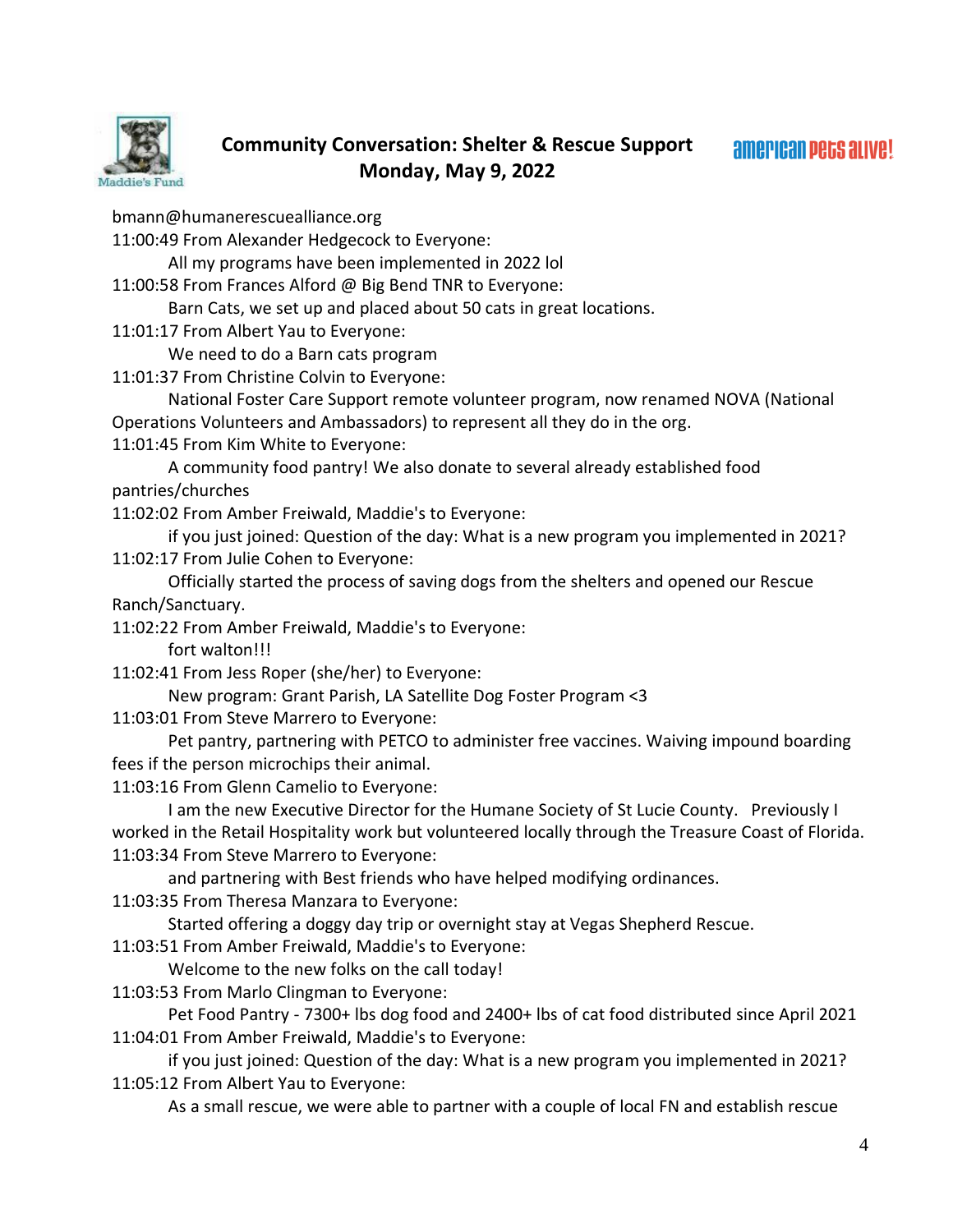



and intake protocol and a small pet pantry 11:06:00 From Kimberly Pickens | DCDF to Everyone: Not something I implemented but have had the great opportunity to witness...more organizations bringing in the human support aspect. 11:06:06 From Kim White to Everyone: So many awesome programs! 11:07:24 From Joslyn DeBoode to Everyone: my friend runs Roatan Rescue so I am here representing her...they have implemented a spay neuter release program on the island 11:07:58 From Alison Gibson (she/her) to Everyone: Love that - "rescue's rescue" 11:08:21 From Jamie Case to Everyone: LOVE IT! 11:08:29 From Jess Roper (she/her) to Everyone: Welcome to animal welfare, Jacob! 11:08:49 From Heather Hall to Everyone: Public defender here - TONS OF INTERSECTIONS 11:09:21 From Heather Hall to Everyone: (dog rescue is my volunteer gig, easier to get dogs out of cages than people, funny/not funny) 11:10:01 From Irene Chansawang to Everyone: Thanks for all you do, Heather! Welcome.  $(\cup)$ 11:10:03 From Dr. Carley Faughn to Everyone: Yay Amber! So cute 11:10:05 From Jamie Case to Everyone: So excited to have you in animal welfare, Jacob! 11:10:16 From Stephanie Rambo to Everyone: @Heather Hall... 100% agree 11:10:16 From Shelly (she/her), Maddie's Fund to Everyone: @Heather, totally funny/not funny. Thank you for being here and for all you do! 11:10:24 From Jennifer Many to Everyone: Our Shelter has a Low Income "PetCORE" program that helps those in our county with free pet food, low cost flea/tick and HW medications and low cost vet exams. This past year, we have been able to now offer low cost S/N to cats, dogs and rabbits in that program. We're very excited! 11:10:55 From Morgan Rivera to Everyone: ROCK STARRRRRR!!! 11:11:09 From Jamie Case to Everyone: HI HENRY! 11:11:12 From Albert Yau to Everyone: Awe $\bigcirc$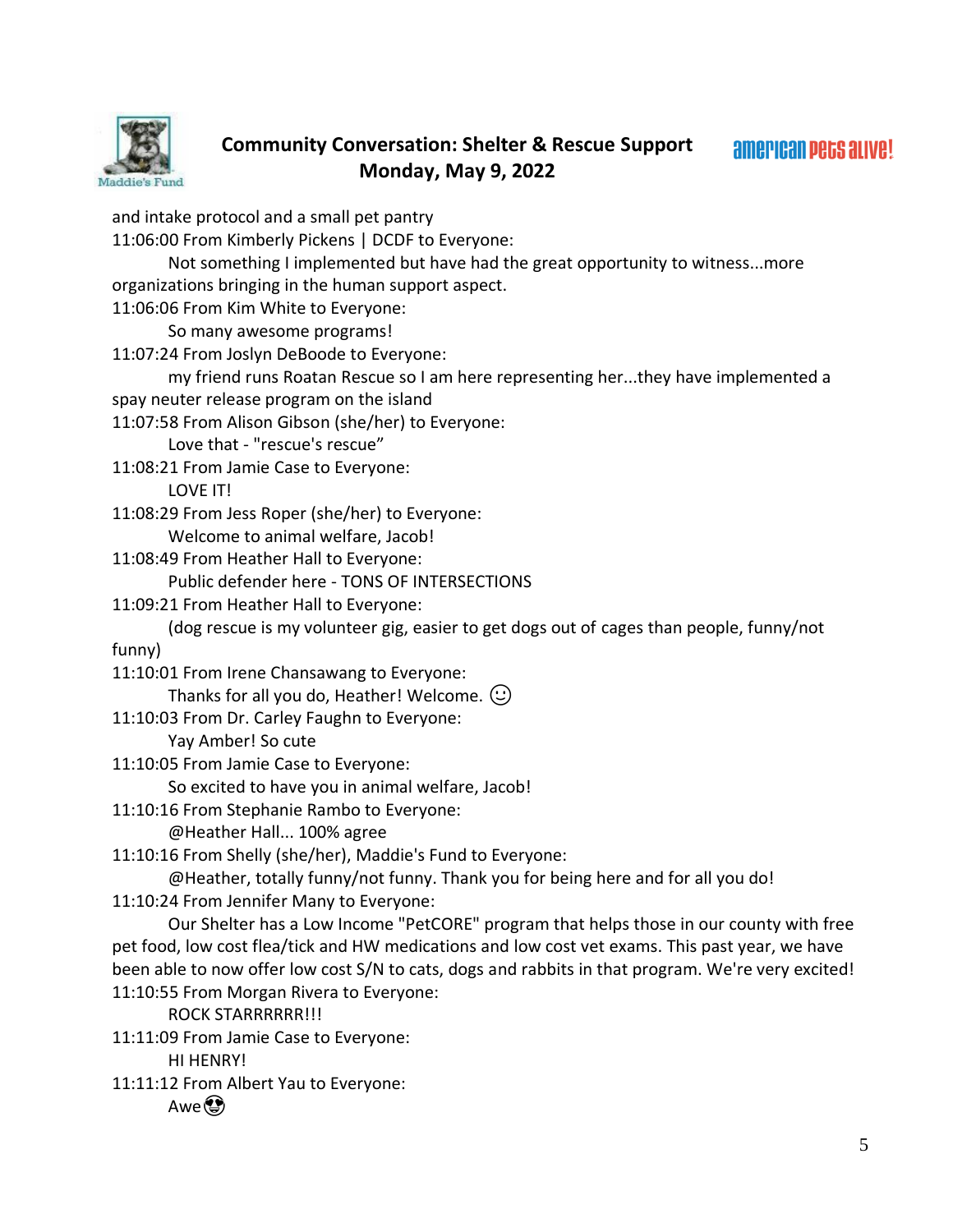

11:11:12 From Ann Valentine to Everyone:

Welcome, Henry!

11:11:27 From Sheila Segurson to Everyone:

Henry!!❤️

11:11:28 From Amber Eby to Everyone:

Awwww Hi Henry!!!!!

11:11:30 From Kim Domerofski, Maddie's Fund to Everyone:

Henry!!  $\heartsuit \heartsuit \heartsuit$ 

11:11:31 From Kelly Clardy to Everyone:

Henry!

11:11:37 From Sharon Fletcher to Everyone:

Henry!!

11:11:39 From Leah Backo (she/her) to Everyone:

Happy Belated Mother's Day Amber ;)

11:11:45 From Tracy Brad to Everyone:

Hi Henry! My little one is sleeping...she'll be sad she missed the meeting (she loves these!) 11:11:51 From Amber Eby to Everyone:

Maddie's Fund Monthly Giveaways! Enter here for a chance to win CA\$H in a random drawing:

https://www.maddiesfund.org/monday-community-conversations-may22-giveaway.htm Open to all who are watching live or on-demand! Be sure to enter each week you attend!

11:12:00 From Amber Freiwald, Maddie's to Everyone:

Thank you everyone! I'm blushing on his behalf.

11:13:00 From Irene Chansawang to Everyone:

Jen Evans shared these events CARE is holding to honor and celebrate Asian American, Native Hawaiian and Pacific Islander (AANHPI) Heritage month of May: Asian Stereotypes in the Media, Monday, May 9th 7pm EST., Ranier Maningding from LLAG Media and Professor Alina M. Luna. Registration Link:

https://us02web.zoom.us/meeting/register/tZEvfuqhpj0uGtduSGYwyULA5TjM8ob4MesT

AAPI Women Making a Difference, Monday, May 16th 7pm EST, Marilou Chanrasmi, Christine Kim and Trina Tran. Registration Link:

https://us02web.zoom.us/meeting/register/tZYpdOurqjkuEt21MoxS0I\_qkL6tBDeb7OiU

Transracial Human and Animal Adoption, Monday, May 23rd 7pm EST, Alice Stephens, Susan Ito and Guest Adoptees. Registration Link:

https://us02web.zoom.us/meeting/register/tZIqcO-hqj4rHdYSaY3GyD11qADnbF0oOWmi 11:13:17 From Bobby Mann to Everyone:

https://careawo.org/american-black-history/

11:13:20 From Frances Alford @ Big Bend TNR to Everyone:

Thanks

11:13:26 From Marlo Clingman to Everyone: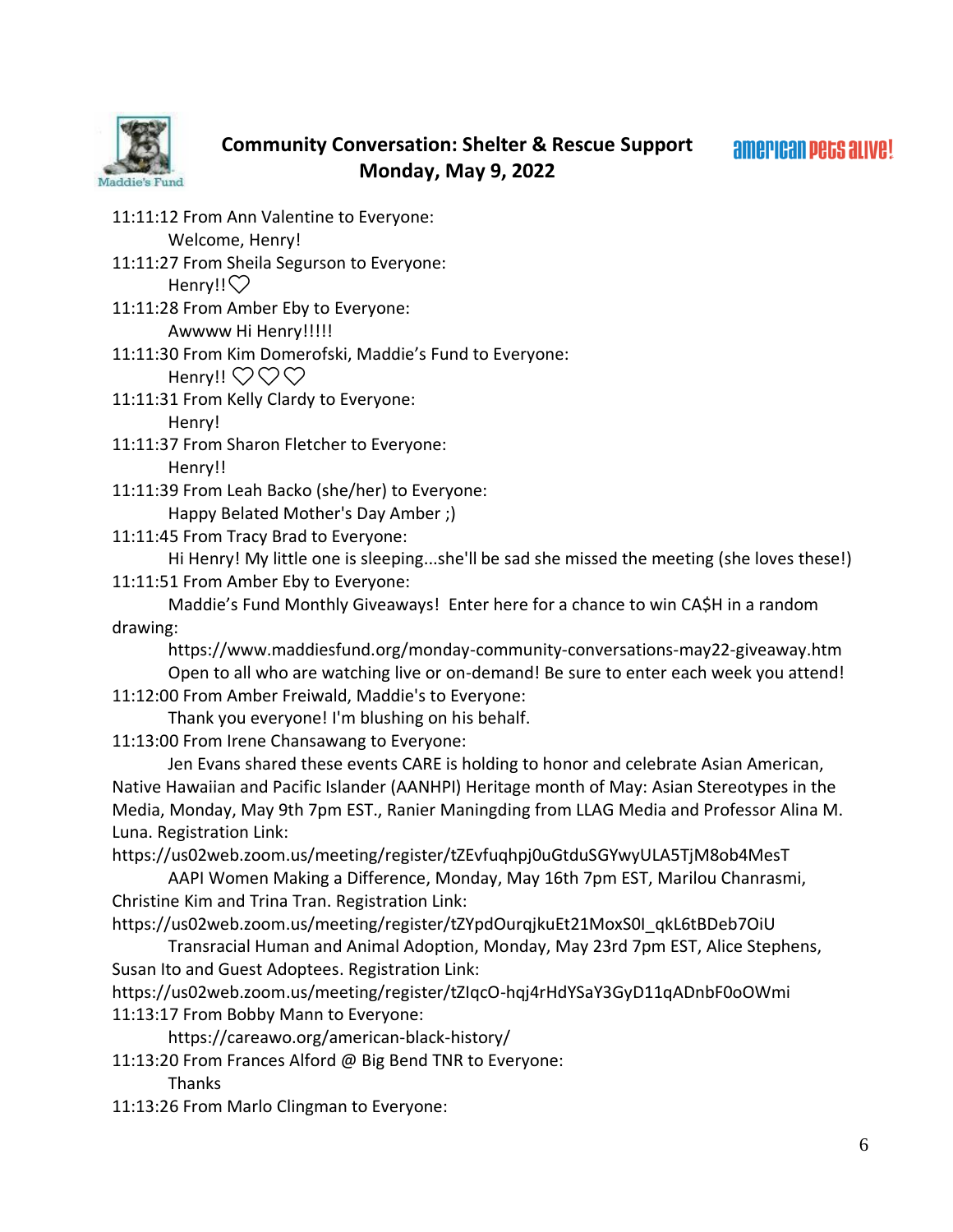

It was so good!

11:13:36 From Irene Chansawang to Everyone:

\*Jen Evans

11:14:26 From Jamie Case to Everyone:

https://hass-net.americanpetsalive.org/job-alikes

11:14:26 From Alison Gibson (she/her) to Everyone:

Don't miss this webcast: Tuesday, May 10, 2022 - The Right Care - Drs. Chumkee Aziz, Denae Wagner and Karen Green on how to provide humane housing and match community need to community capacity and shelter services to ensure all animals receive the care that is right for them. Register: https://maddiesfund-org.zoom.us/webinar/register/WN\_9UHVkuKcQbumXhwr-Y9puw

11:14:59 From Amber Eby to Everyone:

Maddie's Fund Monthly Giveaways! Enter here for a chance to win CA\$H in a random drawing:

https://www.maddiesfund.org/monday-community-conversations-may22-giveaway.htm Open to all who are watching live or on-demand! Be sure to enter each week you attend!

11:15:27 From Jamie Case to Everyone:

JOIN ALLLLL OF THE JOB-ALIKES! They are wildly popular, and folks are loving the connections they are made on the calls~

11:15:59 From Stephanie Rambo to Everyone:

CONGRATS!!

11:15:59 From Joslyn DeBoode to Everyone:

congrats winners! so exciting!!

11:16:03 From Kimberly Pickens | DCDF to Everyone:

Congratulations Kriss!!!!!

11:16:06 From Kim White to Everyone:

Congratulations!

11:16:06 From Kelly Clardy to Everyone:

Congrats to the winners!!

11:16:07 From Tracy Brad to Everyone:

Congrats!!

11:16:08 From Maria, Pets for Life to Everyone:

Are there plans for more job alikes? I'm interested but I didn't see one for me :)

### 11:16:11 From Elise Blue to Everyone:

congrats!

11:16:12 From Kevin Jantsch to Everyone:

Congrats!

11:16:28 From SUSAN AUSTIN to Everyone:

CONGRATULATIONS!!

11:16:34 From Amber Eby to Everyone: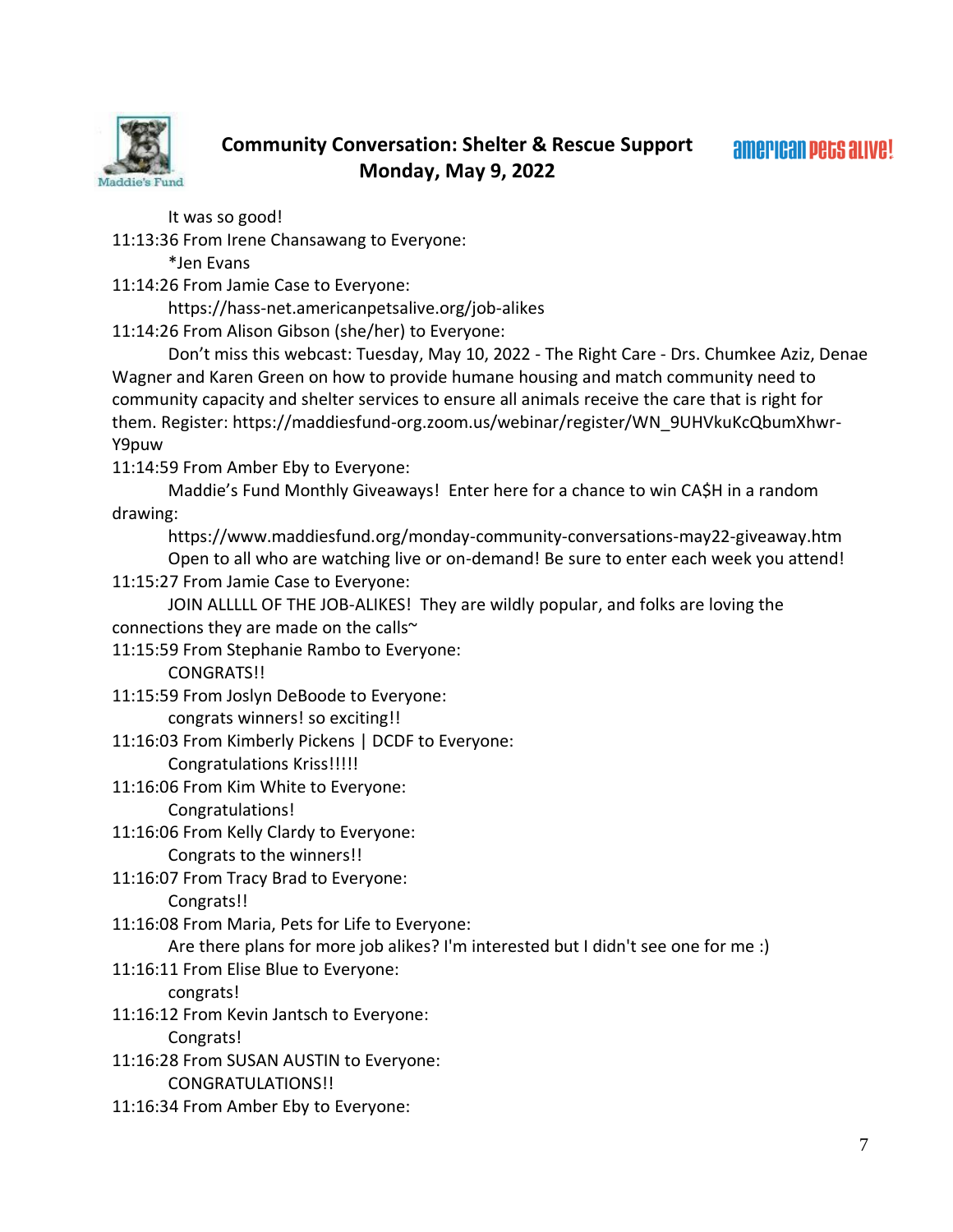

Yay Kriss!!! We'll be emailing you later today!!!

11:16:48 From Julie Cohen to Everyone:

For the possibility to wind funds, one of the options is non-profit national Organization. We are a non-profit animal rescue, but not at the national level- so I am not sure what to put! Any help appreciated!

11:16:55 From Heather Hall to Everyone:

**CONGRATS!!** 

11:17:08 From Sharon Fletcher to Everyone:

@Kriss how did you hear about these calls?

11:18:45 From Shelly (she/her), Maddie's Fund to Everyone:

@Julie, would you be a Rescue Organization - No Gov Contract?

11:19:39 From Peter Wolf to Everyone:

Don't quit your day job, Bobby.

11:19:43 From Julie Cohen to Everyone:

That is what I was thinking. We are non-profit- but I guess that can be under that one as

well?

11:19:53 From Kevin Jantsch to Everyone:

Hahah @Peter Wolf

11:20:24 From Kelly Clardy to Everyone:

LOL Peter and Bobby

11:20:29 From Shelly (she/her), Maddie's Fund to Everyone:

Yes, we didn't include "non-profit" in all the descriptions - sorry for the confusion!

11:20:40 From Marlo Clingman to Everyone:

thank you for the vegan-friendly idiom

11:20:45 From Julie Cohen to Everyone:

That is okay. Thank you so much Shelly!

11:20:55 From Amber Freiwald, Maddie's to Everyone:

Carley Faughn, PhD, Senior Strategist of Research for Lifesaving Programs, Best Friends Animal Society

11:20:55 From Elizabeth Laverty to Everyone:

Yeah "tofu" of the meeting. love this

11:21:03 From Amber Freiwald, Maddie's to Everyone:

Morgan Rivera, Coordinator, Placement and Transport, Humane Society of the United States

11:21:30 From Jess Roper (she/her) to Everyone:

Way to go, y'all!!!!

11:21:39 From Julie Townsend to Everyone:

Woo Hoo!! I'm year JUST TO HEAR YOU SPEAK!!!

11:21:41 From Jess Roper (she/her) to Everyone:

I love the support in this space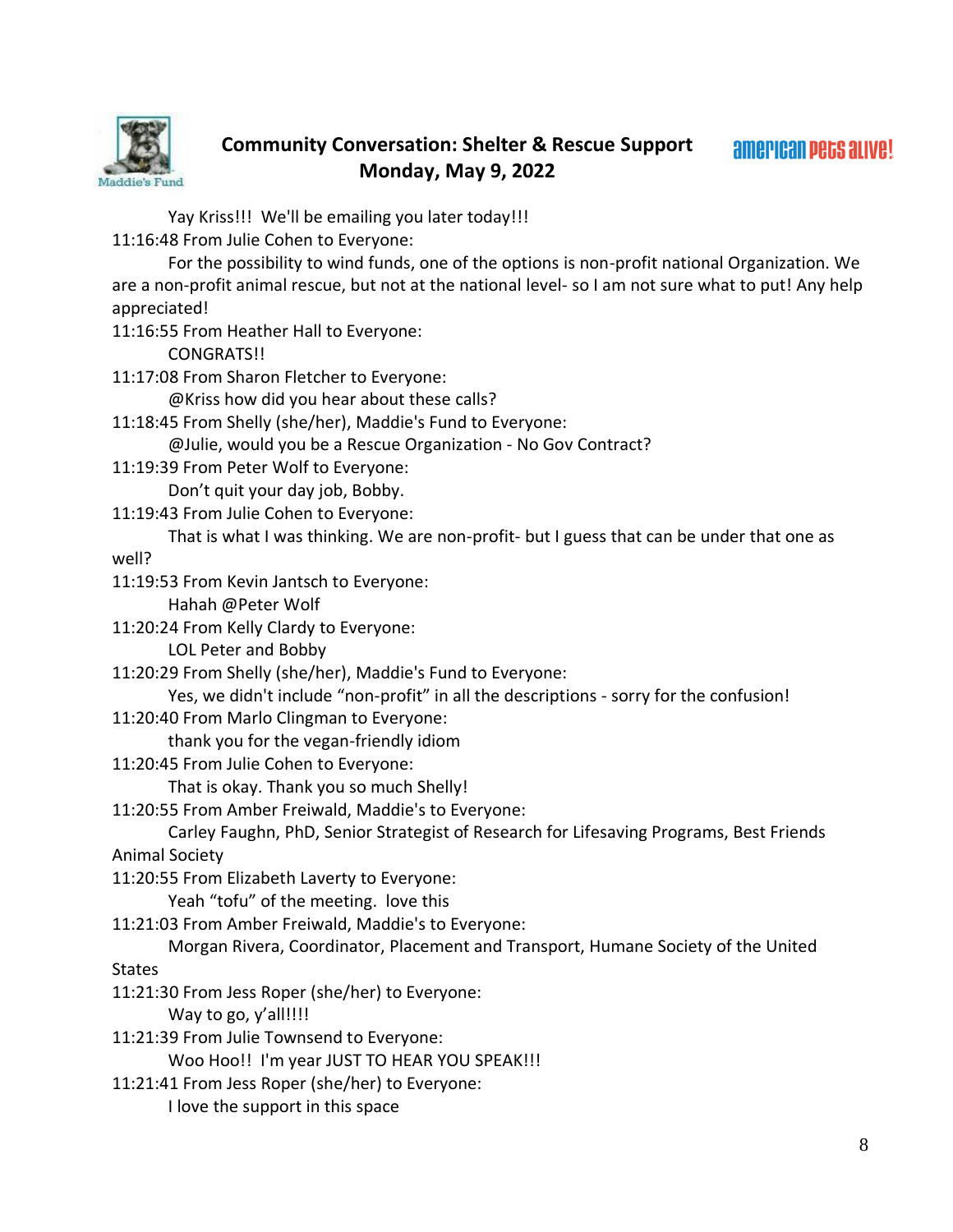

| 11:21:48 From Steve Marrero Director-Liberty County Animal Services) to Everyone:               |
|-------------------------------------------------------------------------------------------------|
| Heck yea LEEETTTTSSSS GOOOOOO!                                                                  |
| 11:21:49 From Jess Roper (she/her) to Everyone:                                                 |
| We're all doing the best we can                                                                 |
| 11:22:03 From Joslyn DeBoode to Everyone:                                                       |
| love the support here guys, this is greathope everyone feels better soon                        |
| 11:22:05 From hope winograd to Everyone:                                                        |
| You got this!                                                                                   |
| 11:22:07 From Sharon Fletcher to Everyone:                                                      |
| Welcome Dr. Carly and Morgan!!                                                                  |
| 11:22:15 From Steve Marrero Director-Liberty County Animal Services) to Everyone:               |
| Thank you all for what you do to help us!!                                                      |
| 11:23:30 From Jess Roper (she/her) to Everyone:                                                 |
| Dr. Carley is literally the coolest person I know! <3                                           |
| 11:23:43 From Amber Freiwald, Maddie's to Everyone:                                             |
| This meeting is being recorded. Find past recordings and links from the chat within 24 hours    |
| on Maddie's Pet Forum: https://forum.maddiesfund.org/communityconversations.                    |
| 11:24:08 From Jess Roper (she/her) to Everyone:                                                 |
| Nice work Morgan!!!                                                                             |
| 11:25:47 From kriss Harrigian to Everyone:                                                      |
| Thank you so much for these wonderful calls and opportunity to win these incredible funds.      |
| I am so honored to be a part of this group with so many amazing minds and compassionate people. |
| 11:25:52 From Kim White to Everyone:                                                            |
| Ouch! As a fellow migraine sufferer, I'm impressed you're able to be here today and focus.      |
| Feel better soon!                                                                               |
| 11:27:31 From Amber Freiwald, Maddie's to Everyone:                                             |
| You can find today's recording here (to be posted later EOD):                                   |
| https://maddies.fund/ShelterRescueSupportCall5922                                               |
| 11:29:47 From Peter Wolf to Everyone:                                                           |
| DEFINITELY cringe-worthy!                                                                       |
| 11:31:14 From Peter Wolf to Everyone:                                                           |
| The hearts are a nice touch, no?                                                                |
| 11:33:14 From Alexander Hedgecock to Everyone:                                                  |
| I thought that they switched to "trunk" fighting rather than actually an actual reduction in    |
| street fighting?                                                                                |
| 11:33:39 From Bobby Mann to Everyone:                                                           |
| Chris is AMAZING! https://www.humanerescuealliance.org/our-team?staff=3858                      |
| 11:35:34 From Amber Freiwald, Maddie's to Everyone:                                             |
| <b>BCS = Body Condition Scores</b>                                                              |

11:36:09 From Amber Freiwald, Maddie's to Everyone: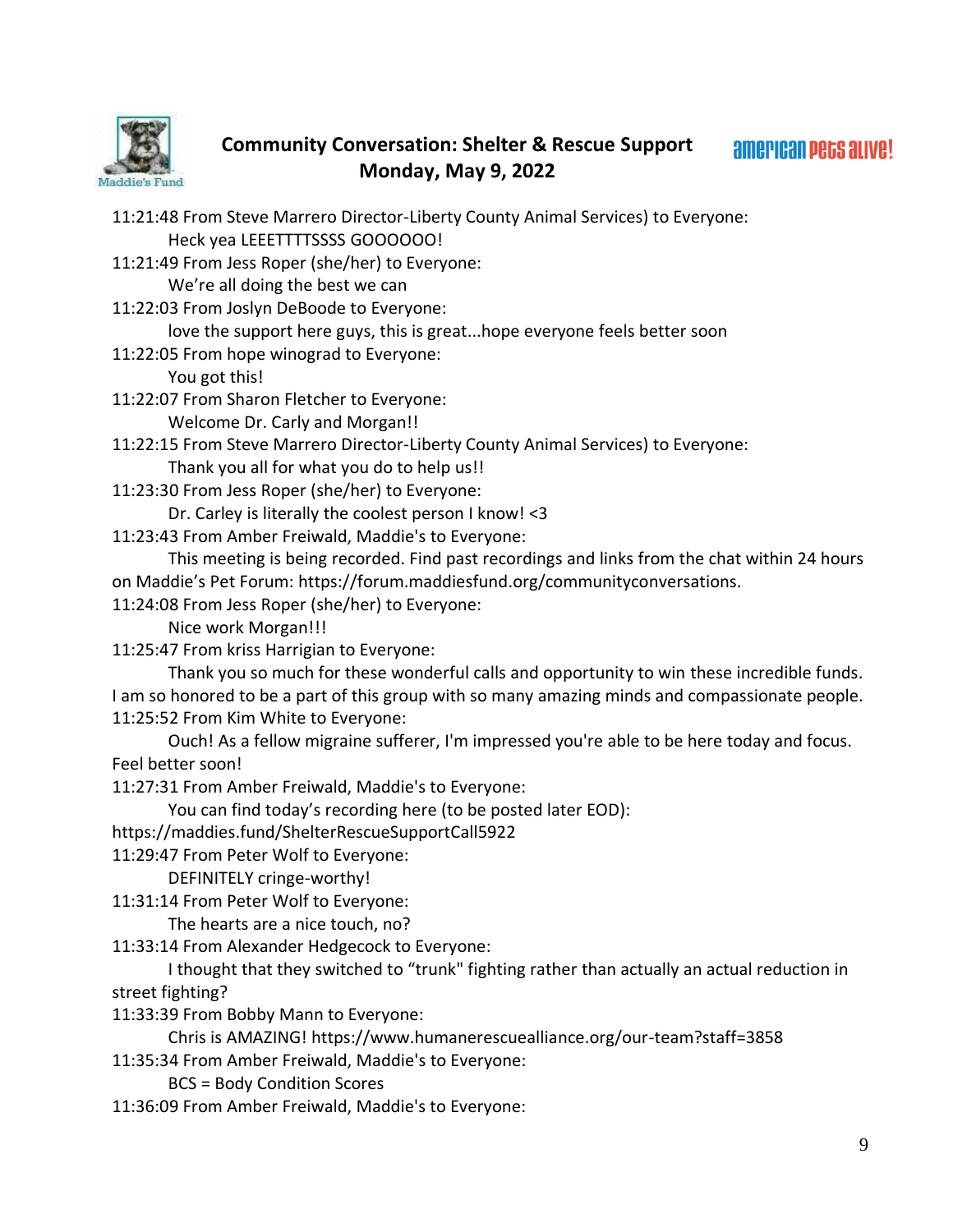

| ivionuay, iviay 9, 2022                                                                        |
|------------------------------------------------------------------------------------------------|
| https://vcahospitals.com/know-your-pet/body-condition-scores                                   |
| 11:36:44 From Kimberly Pickens   DCDF to Everyone:                                             |
|                                                                                                |
| 11:39:15 From Alexander Hedgecock to Everyone:                                                 |
| I believe they call that culling. A common practice in the show side as well                   |
| 11:41:24 From Lindsay Damron to Everyone:                                                      |
| What organization is Jessie with?                                                              |
| 11:41:56 From Megan Alexander to Everyone:                                                     |
| Lindsay, Jessi is with Even Chance                                                             |
| 11:42:05 From Jamie Case to Everyone:                                                          |
|                                                                                                |
| 11:42:20 From Lindsay Damron to Everyone:                                                      |
|                                                                                                |
| 11:43:10 From Amber Freiwald, Maddie's to Everyone:                                            |
|                                                                                                |
| 11:44:47 From Kim White to Everyone:                                                           |
| They definitely are all unique! My "pit bull", Annie, always tried to nurse the kittens I was  |
| bottle feeding. She thought she was their mama.                                                |
| 11:47:28 From Maria, Pets for Life to Everyone:                                                |
| Can somebody explain what "trunking" is? I've never heard of that until this call. I know it's |
| a myth, but it would be helpful to know what it means                                          |
| 11:47:41 From Alexander Hedgecock to Everyone:                                                 |
| dogs thrown into a trunk to fight                                                              |
| 11:47:52 From Maria, Pets for Life to Everyone:                                                |
|                                                                                                |
| 11:48:22 From Alexander Hedgecock to Everyone:                                                 |
| Trunking allows for privacy and mobility which reduces the chances of being caught in a        |
|                                                                                                |
| 11:48:39 From Amber Eby to Everyone:                                                           |
| If you just joined, don't forget to enter for a chance to win money from Maddie's Fund! Fill   |
| in the contest entry form here: https://www.maddiesfund.org/monday-community-conversations-    |
|                                                                                                |
| Open to all who are watching live or on-demand! Be sure to enter each week you attend!         |
| 11:48:40 From Jess Roper (she/her) to Everyone:                                                |
| Super informative, Morgan!                                                                     |
| 11:52:43 From Jamie Case to Everyone:                                                          |
| Coming in late with this! Findhelp.com Social Care Summit:                                     |
| https://go.findhelp.com/connect. It is tomorrow and Wednesday.                                 |
| 11:53:14 From Stephanie Rambo to Everyone:                                                     |
|                                                                                                |
|                                                                                                |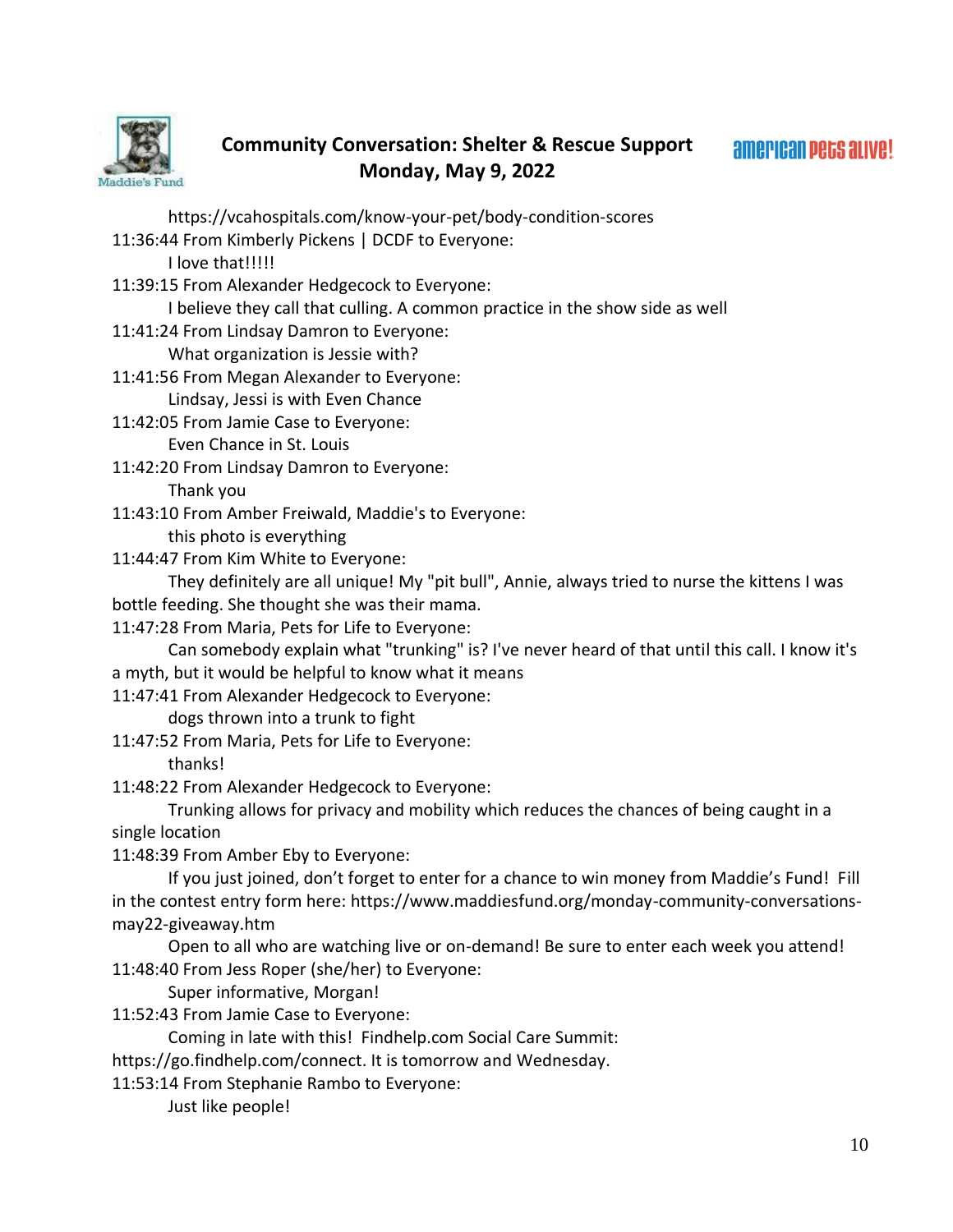

11:56:03 From Alexander Hedgecock to Everyone:

Educational programs should be developed and introduced in high schools. Educating the public could prevent animal abuse of all kinds. Ignorance seems to be one of the biggest issues shelters have to combat.

11:56:04 From Peter Wolf to Everyone:

Photo on the right: Dr. Carley's patented assessment technique.

11:56:25 From Stephanie Rambo to Everyone:

Thank you for another amazing call! I have a work meeting to get to... enjoy your week everyone!

11:58:02 From Kristina Skarupa to Everyone:

This has been such a great, informative presentation! Thank you SO much for all you do to give these pups the life they deserve!

11:58:54 From Jess Roper (she/her) to Everyone:

Love those happy dog pictures!

11:59:55 From Bobby Mann to Everyone:

Extended presentation link (post 8):

https://forum.maddiesfund.org/communities/community-

home/digestviewer/viewthread?GroupId=205&MessageKey=94756273-6a65-4cae-9803-

ff395cc55beb&CommunityKey=afce7f7a-fd5a-431e-9f2a-

aaedc46a03d6&tab=digestviewer&ReturnUrl=/communities/community-

home/digestviewer%3FCommunityKey%3Dafce7f7a-fd5a-431e-9f2a-

aaedc46a03d6&utm\_campaign=jobalike

12:01:14 From Amber Eby to Everyone:

Remember to enter for a chance to win money from Maddie's Fund! Complete the entry form here: https://www.maddiesfund.org/monday-community-conversations-may22 giveaway.htm

Open to all who are watching live or on-demand! Be sure to enter each week you attend! 12:02:08 From Peter Wolf to Everyone:

Today's vocabulary word/term: "helper dog."

12:02:32 From Morgan Rivera to Everyone:

My favorite term in the world, Peter!

12:02:57 From Jess Roper (she/her) to Everyone:

Way to go, Morgan and Dr. Carley! So informative and helpful

12:03:20 From Susan Ellis to Everyone:

Trust and acknowledging individuality. Don't we all need that?

12:03:29 From Amber Freiwald, Maddie's to Everyone:

Thank you, Dr. Carley and Morgan!

12:03:32 From Peter Wolf to Everyone:

Thanks to both of you for this great presentation!

12:05:40 From Megan Alexander to Everyone: